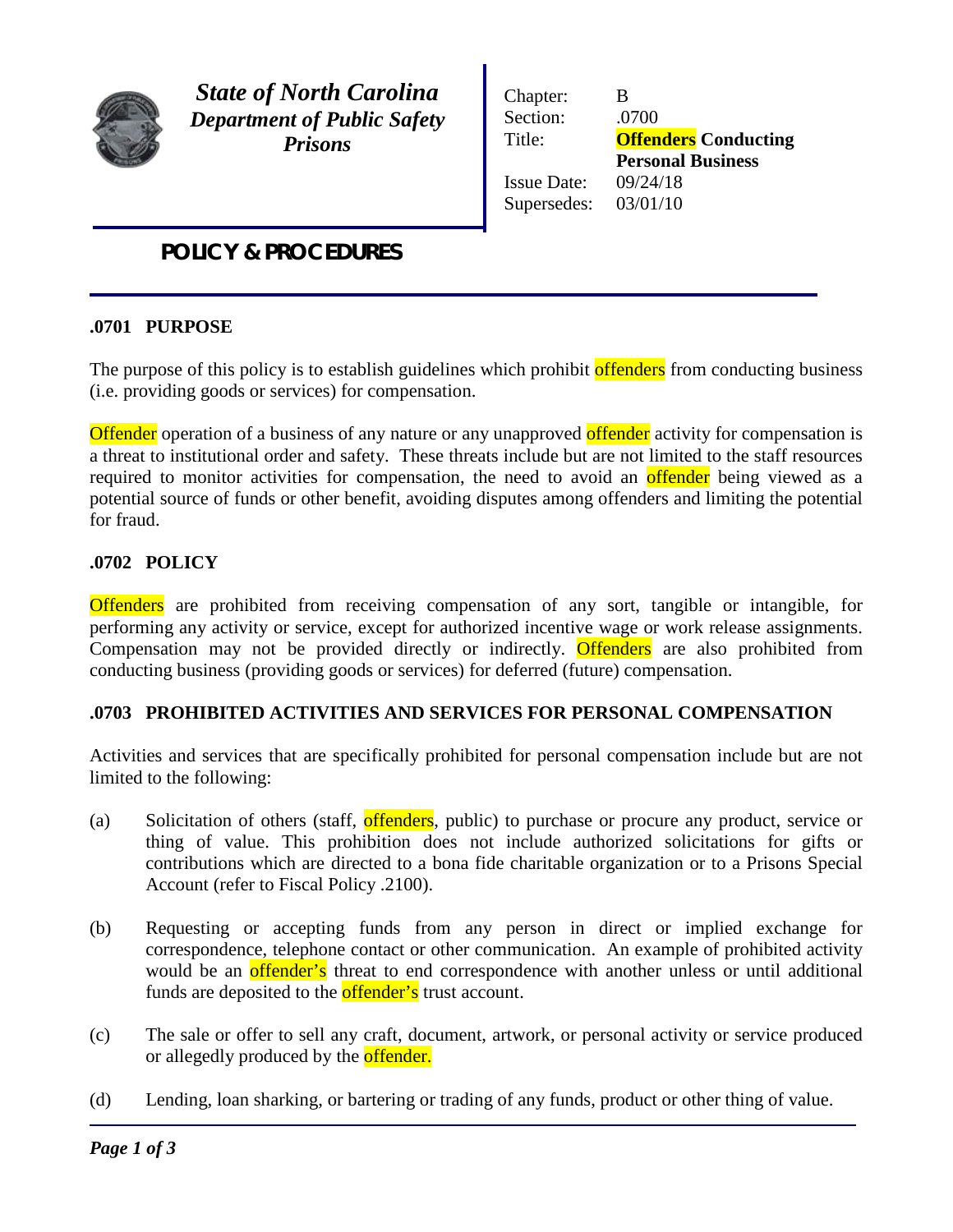## **.0704 SPECIAL PROVISIONS**

If an **offender** can demonstrate that he/she was already engaged in a legitimate business or commercial enterprise prior to incarceration, the facility head is authorized to permit a reasonable number of visits or correspondence as needed solely for the purpose of conserving existing resources or for terminating appropriately that business or commercial enterprise.

## **.0705 OFFENDER MANUSCRIPTS**

- (a) Preparation
	- (1) An offender may prepare a manuscript for private use, for outside typing, for copyrighting, and /or for publication while in the custody of the Department of Public Safety without staff approval.
	- (2) For the purpose of this policy, manuscript means fiction, nonfiction, poetry, music and lyrics, drawings, cartoons and other writings of a similar nature.
	- (3) An offender may use only non-work or non-program assignment time to prepare a manuscript.
	- (4) Consistent with Prisons policy F.0501 (b), the Facility Head may limit the accumulation of manuscript material as necessary for security, sanitation and safety, including maintaining access to cell doors and preventing fire hazards.
- (b) Distribution
	- (1) An offender may mail a manuscript as general correspondence at the offender's own expense.
	- (2) An offender may not circulate a manuscript within the institution or to any other offender.
- (c) No Compensation
	- (1) Consistent with B.0701 through B.0704 above, an offender may not receive compensation of any sort from the sale of published or unpublished manuscripts.
	- (2) Written or oral communications by an offender with publishers, agents, or other persons regarding the sale or marketing of manuscripts or regarding the proceeds from the sale or potential sale of manuscripts shall be considered the conduct of a business for compensation in violation of this section, unless evidence shows that the **offender** did not solicit or initiate the communication and unless the **offender** acts immediately to terminate the communication and to discourage future such communications. A general power of attorney given by an offender to a parent, spouse, or child of the offender shall not, by itself, be considered evidence that the **offender** has violated this subsection (c).